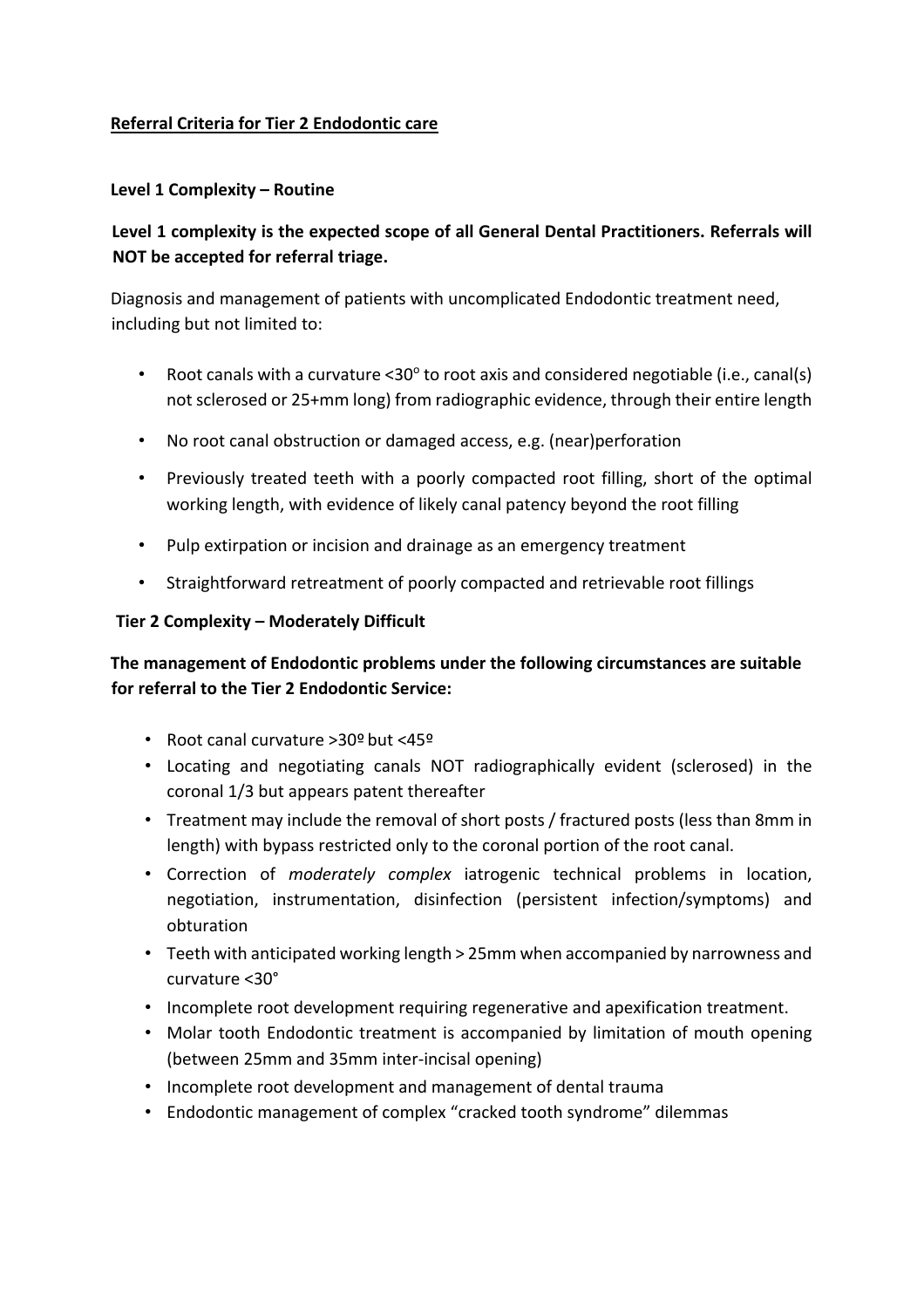### **Level 3 Complexity - Complex**

**The management of Endodontic problems under the following circumstances are not suitable for Level 2 pilot service. Please use the appropriate level 3 form if available in your region.** 

- Root canal curvatures  $>45^\circ$ , particularly when accompanied by narrowness and length greater than 21mm
- Root canals with multiple curves (in same or opposite directions e.g., S-shaped)
- Where roots are located within or in contact with anatomical structures such as maxillary Antrum, Inferior Dental Canal.
- Root canals NOT radiographically evident through their entire length based on a good quality, normally incident radiograph (horizontally angled views will obscure canal systems)
- Root canal systems with anatomical complexities other than curvatures; e.g., complex developmental tooth anomalies, additional roots, bifid apices, complex branching of root canal(s*),* invaginations such as dens in dente, gemination, C-shaped canals, etc.
- Assessment and planning the long-term management of severely traumatised teeth where severity extends beyond enamel & dentine; usually involving multiple teeth and alveolus
- The management of saveable and restorable teeth with structural damage of iatrogenic or pathological origin (resorption)
- Severe limitation of mouth opening (inter-incisal opening less than 25mm)

Complex root canal retreatments involving removal of well-fitting posts longer than 8mm; associated perforations; carrier-based, resin or silver point root-fillings; fractured instruments; well-compacted root fillings to length; overfilled roots with apical lesions, persistent infections or pain not resolved by guideline-quality root canal treatment.

- Correction of *complex* iatrogenic technical problems in location, negotiation, instrumentation, disinfection (persistent infection/symptoms) and obturation, e.g. difficult but potentially rectifiable ledges, blocked canals, perforations, etc
- Peri-radicular surgery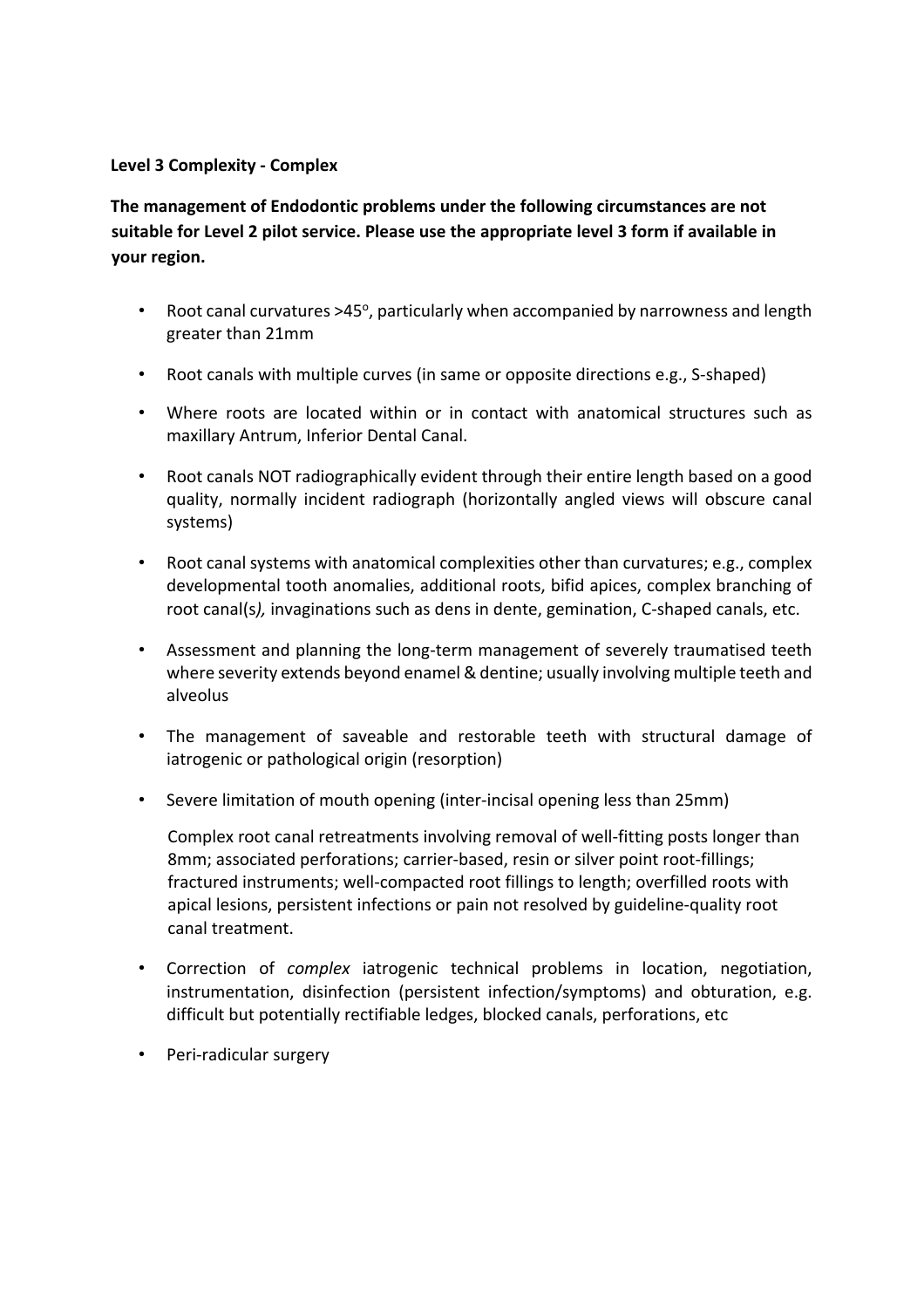### **Risk screening & acceptance Criteria**

- Stable oral environment will have been achieved and all caries managed.
- Patient is informed and understands that the treatment may involve multiple long appointments and that success cannot be guaranteed.
- Tooth / teeth will be predictably restorable and made functional after removal of disease with supragingival sound coronal tooth tissue distributed circumferentially with a minimum height of 3 mm and thickness of 2 mm, together with intact axial pulp chamber walls. (For many teeth this will only be possible after removal of existing restoration(s) and the placement of a sound and well-fitting provisional restoration prior to referral).
- Where the referred tooth has a de-cemented bridge retainer or caries is evident at the restoration margin, the restoration will be removed by the referring practitioner for caries removal and restorability assessment before referral. The tooth will only be referred with a sound well-fitting temporary restoration in place.
- Patient is informed and understands that the referring practitioner is responsible for the provision of all restorative phases after completion of Endodontic treatment (and not to do so would risk both Endodontic failure and tooth loss).
- Patient is motivated and compliant with satisfactory periodontal health. There will be clarification that supra/sub gingival debridement has been performed using local anaesthetic and periodontal control achieved prior to referral.
- Referral must be accompanied by a periapical radiograph of diagnostic quality (please see notes on radiographs accompanying referral below)
- Referral request must fall into either level II or 3 complexity as described in the acceptance criteria.
- Patient must be informed and understand that referral for treatment is preceded by a consultation and does not guarantee acceptance for treatment, if deemed unsuitable

Tooth must be in functional occlusion

- Tooth/teeth will be Strategically important. This will include for example, if the tooth contributes to the maintenance of a functional dentition (normally a shortened dental arch of 10 occluding pairs). It could also include molars which are the only suitable abutments. Cases accepted for treatment will be taken to a point where the referring practitioner will be able to complete treatment.
- A complete restorative plan is available for the remaining dentition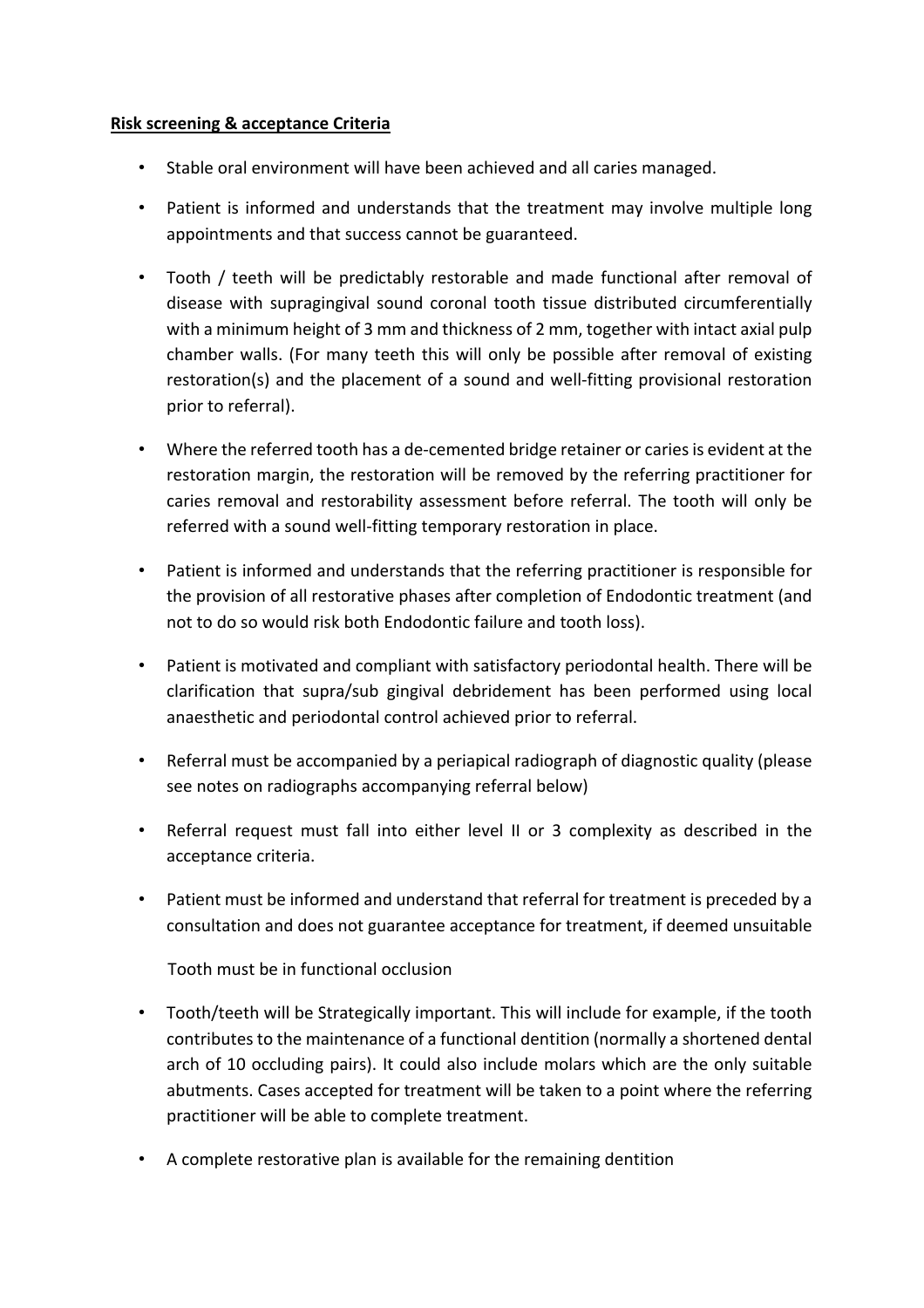- No more than 30% bone loss
- Absence of a furcation involvement
- A complete restorative plan is available for the remaining dentition

### **Radiographs accompanying referral**

- All referrals must be accompanied by a current, dated and diagnostically acceptable parallel view periapical radiograph(s) of the tooth (teeth) referred. Radiographs must show the full length of the tooth in question, and 2-3mm of the periapical region.
- Radiographs (and thus the referral) will be rejected by the triager if the diagnostic quality is unsafe for decision making (radiographs fall into either IR(ME)R2000 grade 1 or 2).

### **Rejection Criteria**

- Failed local analgesia following primary injection(s) and a supplemental injection (intraligamental / intraosseous) or where Sedation/GA will be required.
- Patients with severe limitation of mouth opening (inter-incisal opening < 25 mm) who need root treatment in posterior teeth, where access is not possible. Patients need referral for treatment of trismus/poor mouth opening or possibly extraction.
- Gagging patients refer to an appropriate service to treat the gagging.
- Caries/ new carious lesions every year.
- Poor attendance history /compliance history/ poorly maintained dentition/ consistently demonstrate poor OH >20% plaque score/poor motivation
- Where loss of this tooth will render the patient with less than 8 occluding pairs of teeth
- Where multiple teeth require Level 2 Endodontic treatment due to dental neglect.
- Patients appropriate for Level 1 treatment management
- Those with active periodontal disease who have not received the expected initial periodontal treatment.
- Patients unwilling to meet NHS charges